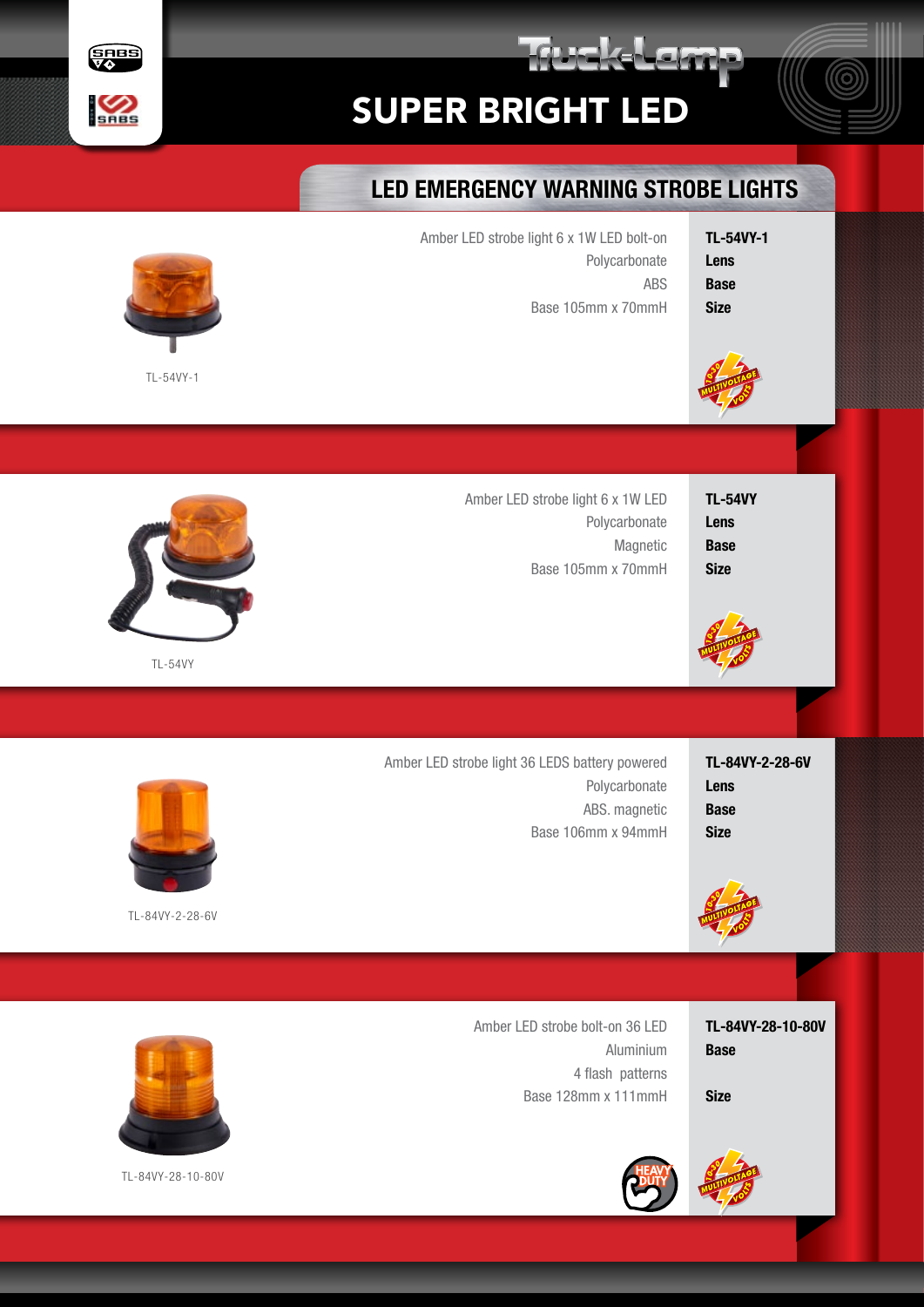



## LED EMERGENCY WARNING STROBE LIGHTS

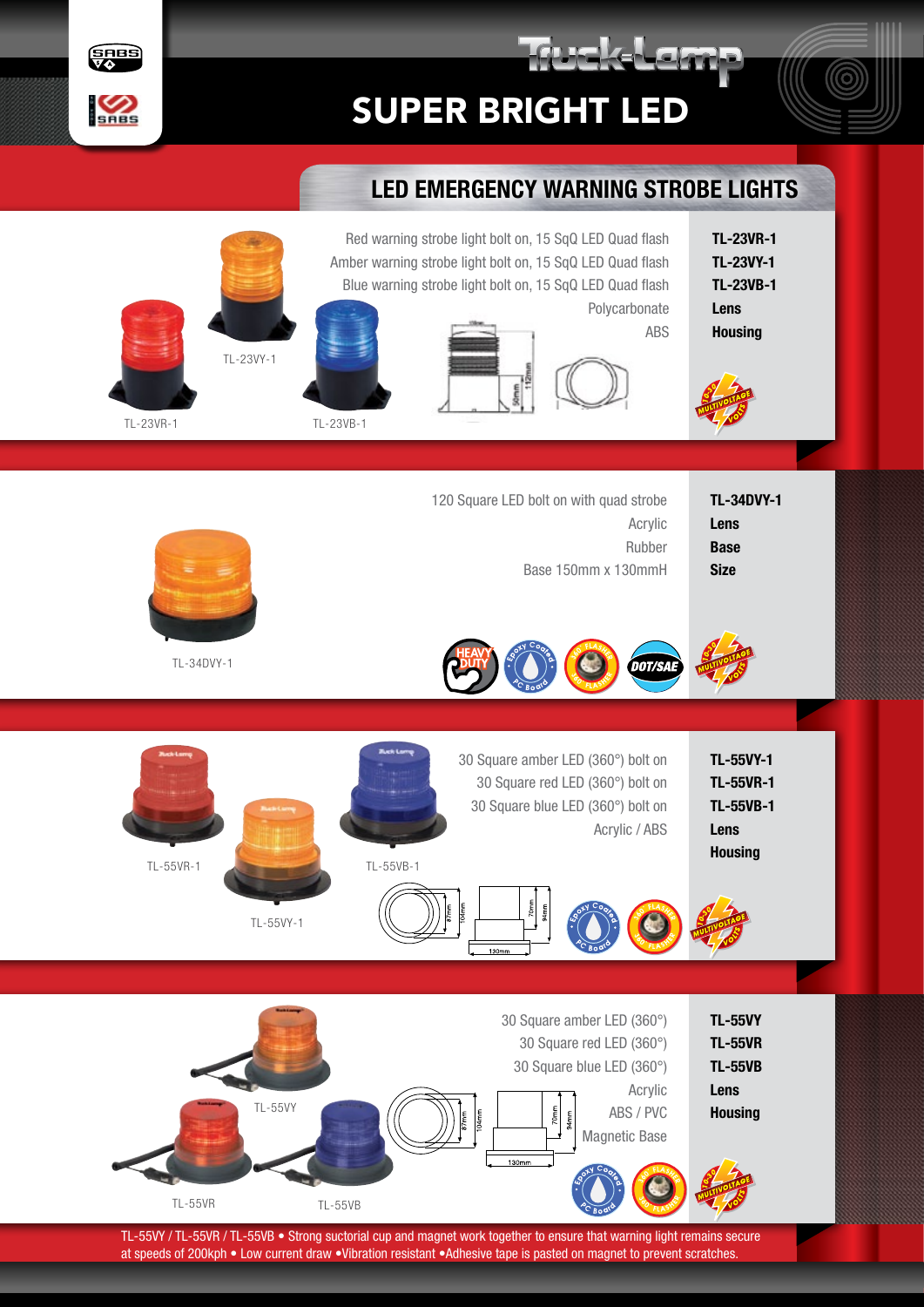

Frek-Lem





TL-55VY / TL-55VR / TL-55VB • Strong suctorial cup and magnet work together to ensure that warning light remains secure at speeds of 200kph • Low current draw •Vibration resistant •Adhesive tape is pasted on magnet to prevent scratches.